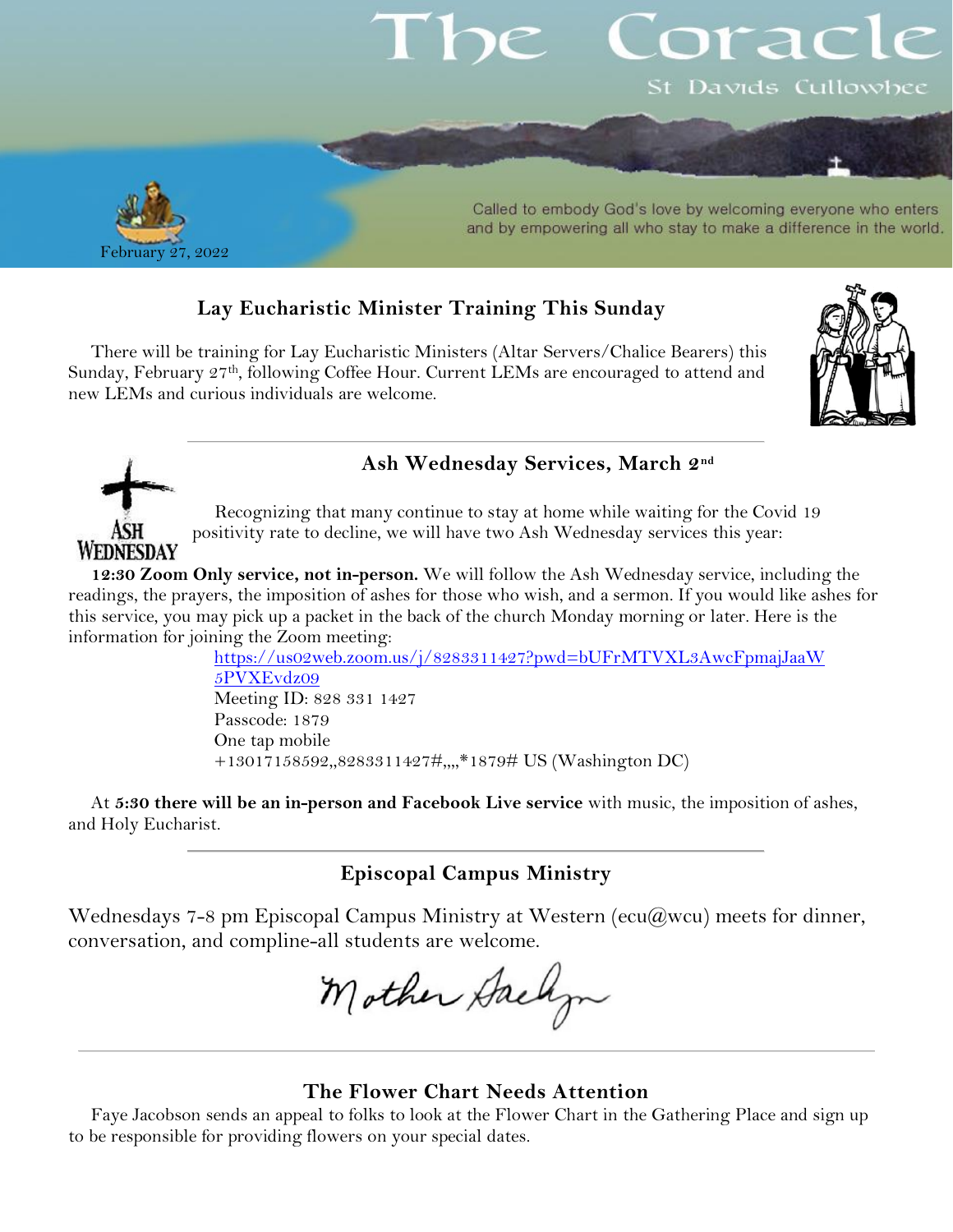## **St. David's Day is March 1st**

Greetings from the American Friends of St David's Cathedral.

We are pleased to announce that Janet Ingram, the Education and Pilgrimage Officer of St David's Cathedral has produced a Virtual Pilgrimage for us. It can be viewed by clicking on the following link: <https://youtu.be/0aAXE8utZJY> or by going to YouTube and searching for *Virtual Pilgrimage to St. David's Cathedral for USA.*

It is our hope that the American St. David's parishes will notify their parishioners and suggest to them that viewing this would be especially appropriate for St. David's Day. Perhaps it will whet their appetites to make an actual pilgrimage after Covid restrictions ease!

Bendith Duw (God's Blessing)

(The Rev'd) Harold H. Hallock, President American Friends of St David's Cathedral c/o St David's Episcopal Church 5150 Macomb Street NW Washington, DC 20016 USA [afsdc.usa@](mailto:afsdc.usa@)[gmail.com](http://gmail.com/) or [wx5116@aol.com](mailto:wx5116@aol.com) [www.afsdc.org](http://www.afsdc.org/)

## **Parish News & Notes**

**Birthdays**

- Mar 1 **Mary Michael Hanks**
- Mar 7 **Carole Wood, Jane Coburn, Steve Sherer**

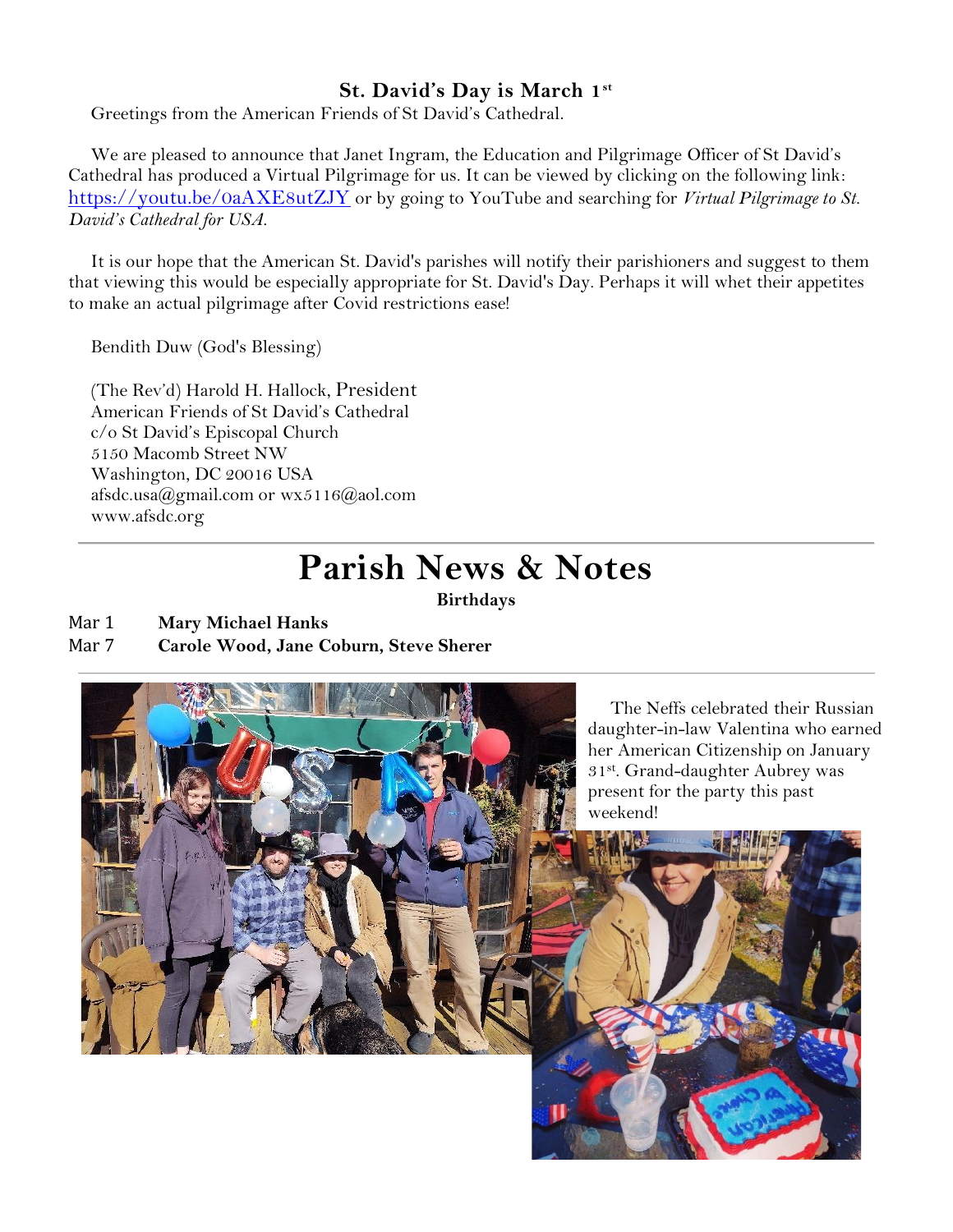

It must be spring when there are new lambs and kids in the Wilcoxes pasture! The lambs aren't really sure about making friends with the kids.



#### **Church Walking Teams are invited to the UCM Walkathon Fundraiser**

Saturday, March 19th, 1pm - 4pm

Jackson County Recreation Center, Cullowhee

UCM truly appreciates the ongoing support you give us throughout the year. Our upcoming Walk 4 Jackson can be a fun event for your members, especially if they form a team to walk. It is an easy walk around the Jackson County Recreation Center in Cullowhee, with recognition for most laps, most donors, and more.

If your church would like to have a team participate in the walkathon, just register them as a group using the link below. Registration is free, and everyone who is registered by March 4 will receive a free t-shirt, raffle ticket, and goody bag the day of the event. Raffle items include a gorgeous handmade table from The Magnolia Shop, a one-year family membership to the Jackson County Recreation Center, and more.

Walkers may either gather donations to UCM on their own, or the church can submit a group donation for the team (or even a special offering). All donations support UCM's food pantry and financial assistance programs. If you have any questions, please email ucmsylva@gmail.com.

Click [here](https://mcusercontent.com/1d5128aae9b9ff3bbf4f31f50/files/116f0959-5e69-4e25-2b35-aa464bcfcef2/2022_Walkathon_Team_Registration_Form.01.pdf) to register a team.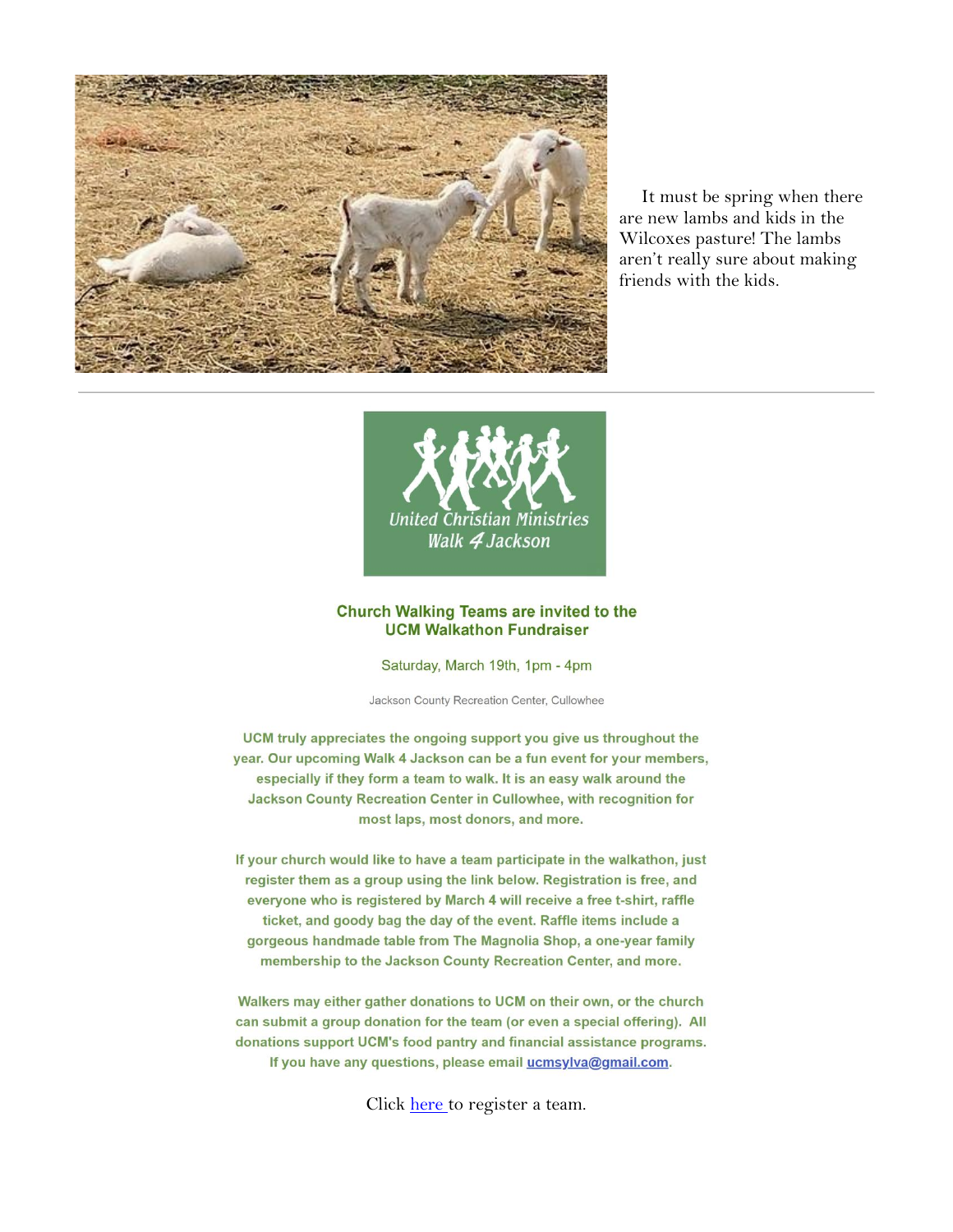#### **Beware of Scammers!**

Please know that no member of the St. David's clergy or staff will ever contact the parish via email or text requesting money or gift cards! Please do not respond to or forward suspicious emails, and never give out your personal information to anyone over the internet or through email.

#### **Lake Logan Events <https://www.lakelogan.org/events/>**

#### **[Link for Diocesan Newsletter](https://files.ctctusercontent.com/bcd32219001/75075db9-7c0d-488e-ad4e-ddfa7bb70a84.pdf?rdr=true)**

#### **Beans & Rice**

Donations of rice and beans may be left in the large containers behind the front doors of the church to be distributed to Vecinos and families.



## **St. David's in the Valley, Clergy and Staff**

The Right Rev. Jose A. McLoughlin, Bishop The Rev. Gaelyn Lei Evangreene, Rector Lillian Pearson, Organist

#### **Serving this Sunday**

Chalice Bearer, Betsy Swift Lector, June Smith Readings: [Exodus 34:29-35](http://lectionarypage.net/YearC_RCL/Epiphany/CEpiLast_RCL.html#ot1), [2 Corinthians 3:12-4:2,](http://lectionarypage.net/YearC_RCL/Epiphany/CEpiLast_RCL.html#nt1) [Luke 9:28-36, \[37-43a\],](http://lectionarypage.net/YearC_RCL/Epiphany/CEpiLast_RCL.html#gsp1)

[Psalm 99](http://lectionarypage.net/YearC_RCL/Epiphany/CEpiLast_RCL.html#ps1)

Coffee Hour, Greeters, Salette &Danny Austin Altar Set Up, Karen Brown Linens, Margot Wilcox Flowers,

Bread Baker, Doug & Mary Michael Hanks Live Streaming, Doug Hanks Vestry Counter, Karen Brown

#### **Contact us:**

[rector@stdavidscullowhee.org](mailto:rector@stdavidscullowhee.org) P.O. Box 152, Cullowhee, NC 28723 (828)331-1427 [www.stdavidscullowhee.org](http://www.stdavidscullowhee.org/)

Like us on Facebook @stdavidsepiscopalchurch follow us on Instagram @stdavidscullowhee

Connect with Kelsey Davis, Episcopal Missioner for WCU (828) 424-1377 [kdavis@diocesewnc.org](mailto:kdavis@diocesewnc.org) Instagram @episcopalwcu